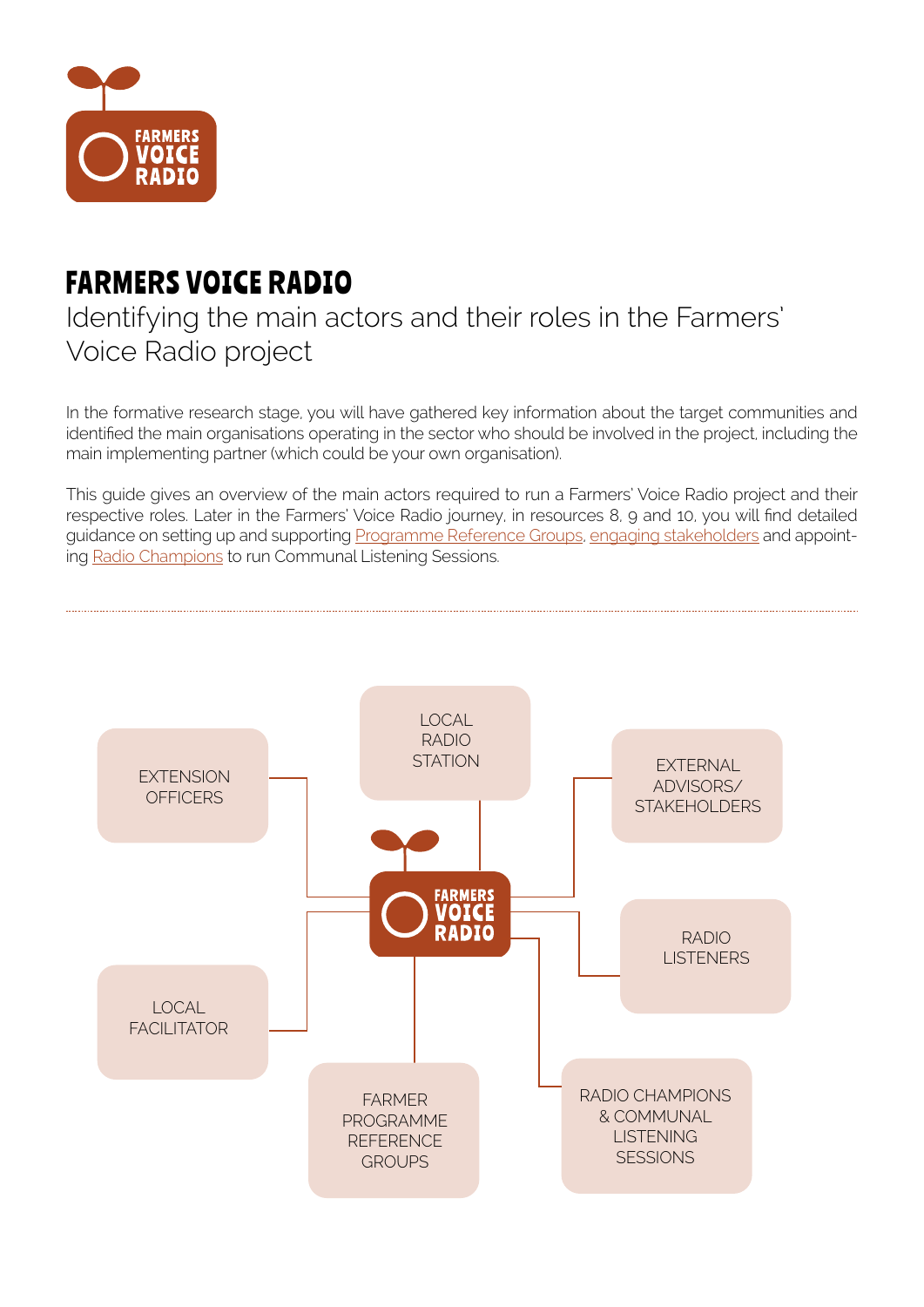| <b>ACTOR</b>                                   | <b>DESCRIPTION</b>                                                                                                                                                                                                                                                                                                                     | <b>ROLES</b>                                                                                                                                                                                                                                                                                                                                                                                                                                                                                                                                                                                                                                                                                                                                     |
|------------------------------------------------|----------------------------------------------------------------------------------------------------------------------------------------------------------------------------------------------------------------------------------------------------------------------------------------------------------------------------------------|--------------------------------------------------------------------------------------------------------------------------------------------------------------------------------------------------------------------------------------------------------------------------------------------------------------------------------------------------------------------------------------------------------------------------------------------------------------------------------------------------------------------------------------------------------------------------------------------------------------------------------------------------------------------------------------------------------------------------------------------------|
| The Lorna Young<br>Foundation<br>(optional)    | UK based NGO that created<br>the Farmers' Voice Radio model<br>and has extensive experience of<br>designing and delivering Farmers'<br>Voice Radio projects in a variety<br>of different contexts. If required,<br>our staff is on hand to provide a<br>range of support to assist you in<br>implementing your own bespoke<br>project. | • Transmit the Farmers' Voice Radio methodolo-<br>gy to project partners, either indirectly through<br>online resources or directly through training<br>• Work with partners to plan radio programme<br>content based on the target communities'<br>needs and priorities<br>• Provide remote and face-to-face support and<br>monitoring throughout the project lifetime                                                                                                                                                                                                                                                                                                                                                                          |
| Local Facilitator                              | Locally based organisation<br>(producer organisation, NGO,<br>CBO, radio station etc.) with good<br>knowledge of and strong links<br>to the target community. Should<br>have the human and technical<br>capacity to manage logistocs, the<br>budget, co-ordinate multiple part-<br>ners and stakeholders and<br>communicate remotely.  | • Oversee establishment of Programme Reference<br>Groups in target communities<br>• Coordinate and facilitate regular Programme<br>Reference Group meetings<br>• Manage relationships with other actors, which<br>may include contracting the radio station and<br>sourcing expert input<br>• Monitor radio programme quality and content<br>• Implement M&E systems to document changes<br>arising from the programmes                                                                                                                                                                                                                                                                                                                          |
| <b>Extension Officers</b><br>and Local Experts | Public or private experts<br>(agriculture, veterinary science,<br>fisheries, environment, gender etc.)<br>who provide extension services<br>to the target communities. Other<br>local experts may also be invited<br>to participate, such as meteor-<br>ologists, education specialists or<br>health care workers.                     | • Participate in regular Programme Reference<br>Group meetings<br>• Provide technical input to Programme<br>Reference Group discussions on agreed topics<br>• Provide translation support if needed<br>• Assist radio station in responding to listener<br>questions                                                                                                                                                                                                                                                                                                                                                                                                                                                                             |
| Local Radio<br>Station(s)                      | Local language community radio<br>station(s) selected for their<br>popularity and accessibility in<br>the target communities.                                                                                                                                                                                                          | • Assign 1-2 radio presenters, who speak the<br>local language and ideally have knowledge of<br>rural settings, to attend and record Programme<br>Reference Group meetings<br>• Conduct interviews with other identified<br>stakeholders to provide technical input /<br>different perspectives<br>· Edit recorded content into 15-minute<br>programmes focused on a specific topic<br>· Broadcast programmes weekly, repeated<br>once, at agreed times<br>• Promote the radio programmes on air<br>• Manage the listener feedback system and<br>ensure questions/comments are addressed in<br>future programmes<br>• Provide MP3 files. Some radio stations are also<br>able to provide transcripts and translations of<br>the radio programmes |